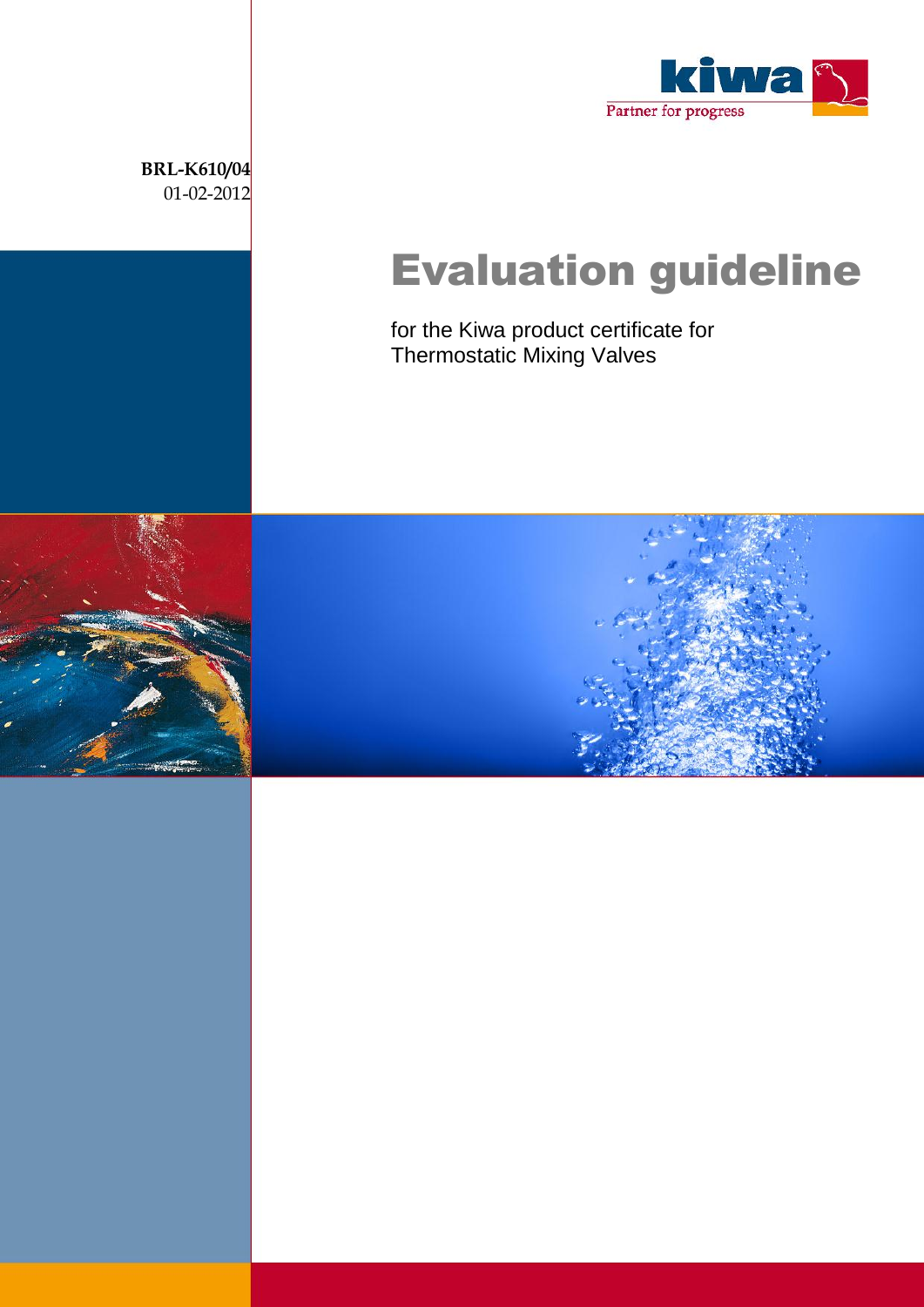# **Preface**

This evaluation guideline has been accepted by the board of experts CWK of Kiwa, in which the parties concerned in the sector Drinkingwater appliances are being represented. This Board of Experts also supervises the certification activities and where necessary requires the evaluation guideline to be revised. All references to Board of Experts in this evaluation guideline pertain to the above mentioned Board of Experts.

This evaluation guideline will be used by Kiwa in conjunction with the Kiwa-Regulations for Product Certification. This regulation details the method employed by Kiwa for conducting the necessary investigations prior to issuing the product certificate and the method of external control.

This evaluation guideline is to be assessed by the Board of Experts at least every 5 years, but at the latests before 1 February 2017.

**Kiwa N.V.** Sir W. Churchill-laan 273 PO Box 70 2280 AB RIJSWIJK the Netherlands

Tel. +31.70 414 44 00 Fax +31.70 414 44 20 www.1kiwa.com

© 2012 Kiwa Nederland B.V.

All rights reserved. No part of this book may be reproduced, stored in a database or retrieval system, or published, in any form or in any way, electronically, mechanically, by print, photoprint, microfilm or any other means without prior written permission from the publisher.

The use of this evaluation guideline by third parties, for any purpose whatsoever, is only allowed after a written agreement is made with Kiwa to this end.

#### **Validation**

This evaluation guideline has been validated by Kiwa on 1 February 2012.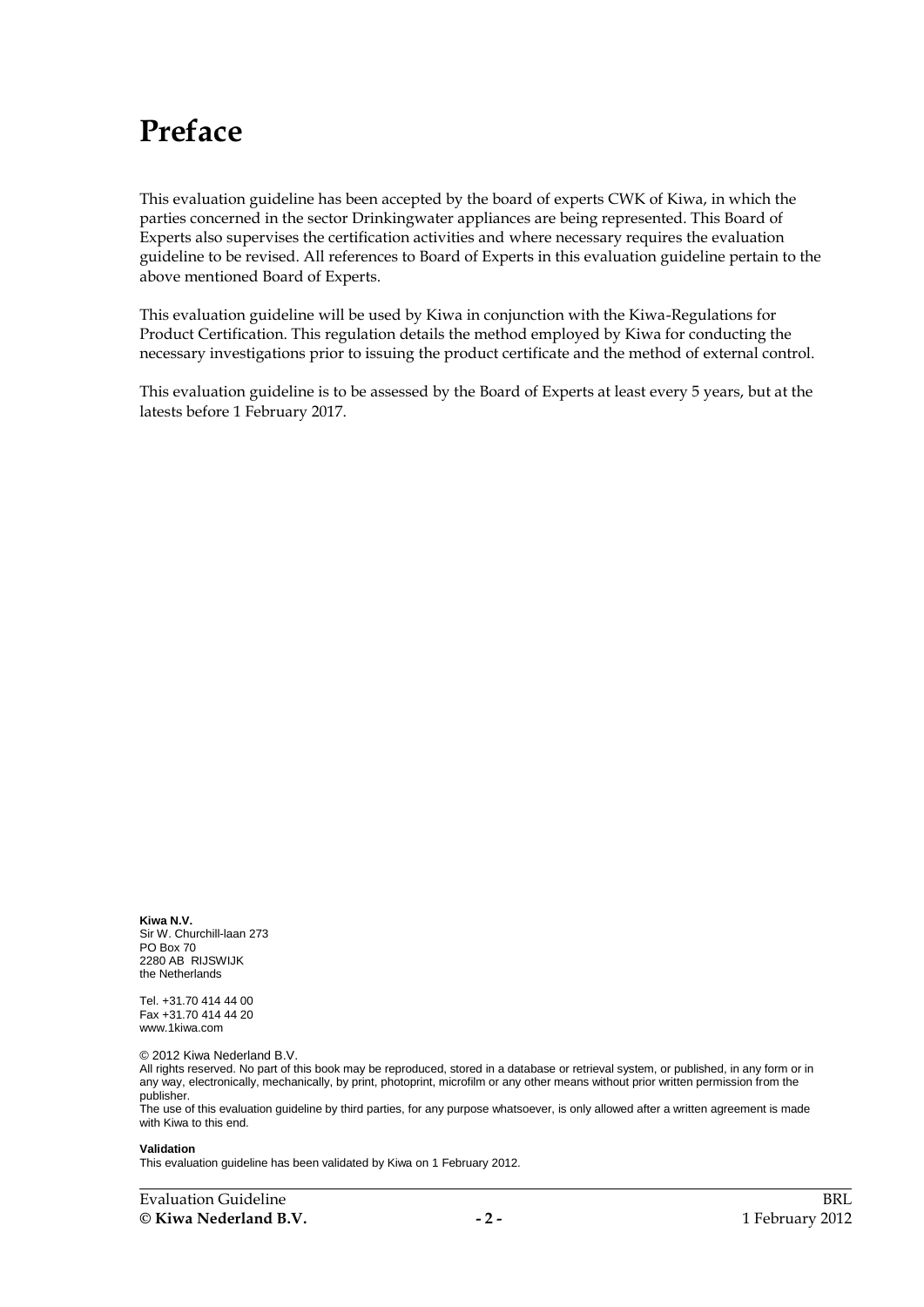# **Contents**

| 1       | Introduction                                                          | $\mathbf{1}$   |
|---------|-----------------------------------------------------------------------|----------------|
| 1.1     | General                                                               | $\mathbf{1}$   |
| 1.2     | Field of application / scope                                          | $\mathbf{1}$   |
| 1.3     | Acceptance of test reports provided by the supplier                   | $\mathbf{1}$   |
| 1.4     | Quality declaration                                                   | $\overline{2}$ |
| 2       | Terms and definitions                                                 | 3              |
| 3       | Procedure for granting the quality declaration                        | 4              |
| 3.1     | Pre certification tests                                               | 4              |
| 3.2     | Granting the quality declaration                                      | 4              |
| 4       | Requirements and test methods                                         | 5              |
| 4.1     | General                                                               | 5              |
| 4.2     | Sanitary thermostatic mixing valves                                   | 5              |
| 4.3     | Thermostatic safety mixing valves                                     | 7              |
| 5       | Marking                                                               | 9              |
| 5.1     | General                                                               | 9              |
| 5.2     | Certification mark                                                    | 9              |
| 5.3     | Low water consumption indication and marking                          | 9              |
| 6       | <b>Test methods</b>                                                   | 10             |
| 6.1     | Determination of the adherence and the durability of plastic coatings | 10             |
| 6.2     | Determination durability temperature control                          | 10             |
| 7       | Requirements in respect of the quality system                         | 12             |
| 7.1     | Manager of the quality system                                         | 12             |
| 7.2     | Internal quality control/quality plan                                 | 12             |
| 7.3     | Procedures and working instructions                                   | 12             |
| $\bf 8$ | Summary of tests and inspections                                      | 13             |
| 8.1     | Test matrix                                                           | 13             |
| 8.2     | Inspection of the quality system                                      | 13             |
| 9       | Agreements on the implementation of certification                     | 14             |
| 9.1     | General                                                               | 14             |
| 9.2     | Certification staff                                                   | 14             |
| 9.3     | Report Pre certification tests                                        | 15             |
| 9.4     | Decision for granting the certificate                                 | 15             |
| 9.5     |                                                                       |                |
|         | Lay out of quality declaration                                        | 15             |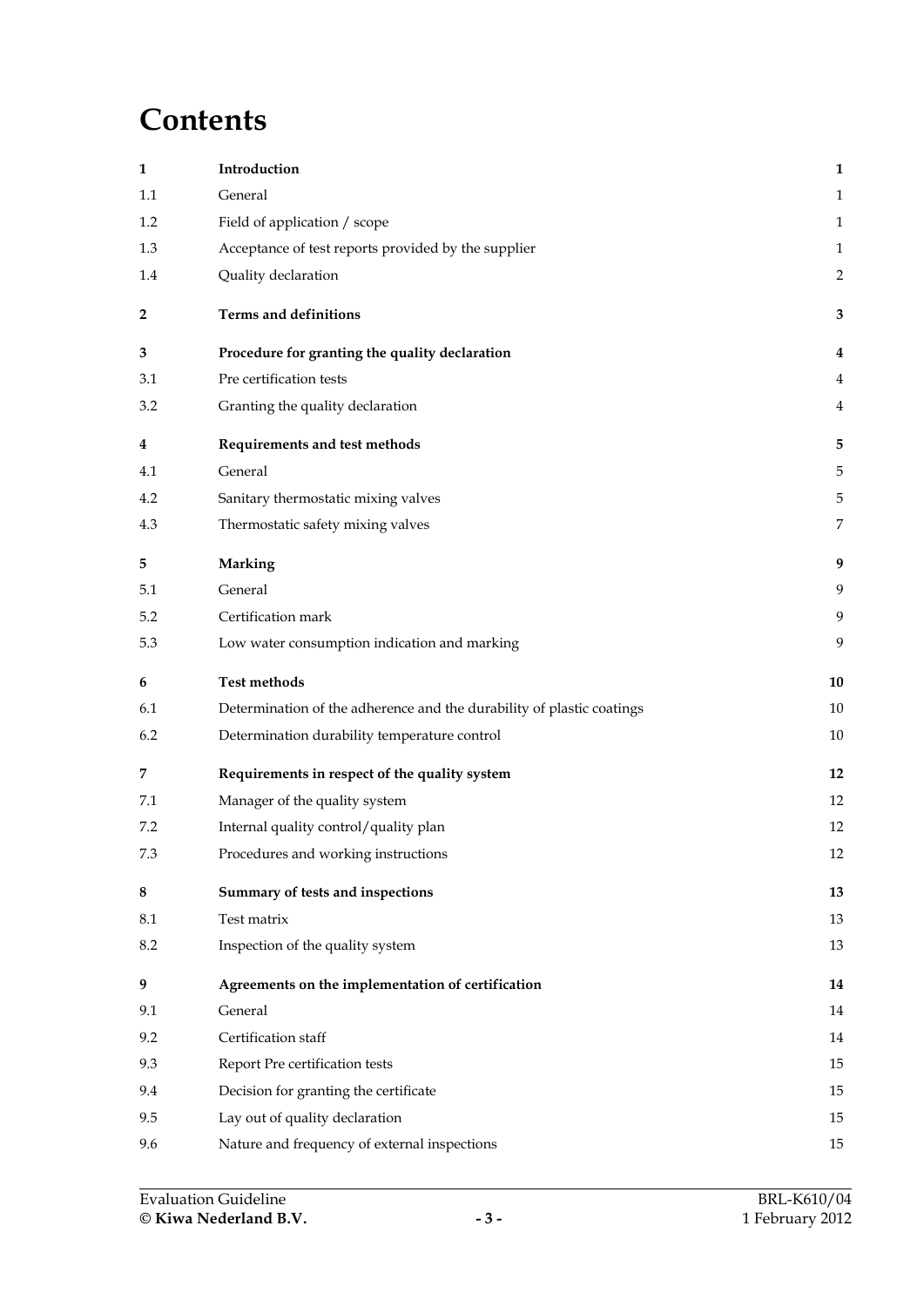# **Contents**

| 9.7          | Interpretation of requirements | 15 |
|--------------|--------------------------------|----|
| 10           | Titles of standards            | 16 |
|              | Model certificate              | 17 |
| $\mathbf{I}$ | Model IQC-scheme               | 18 |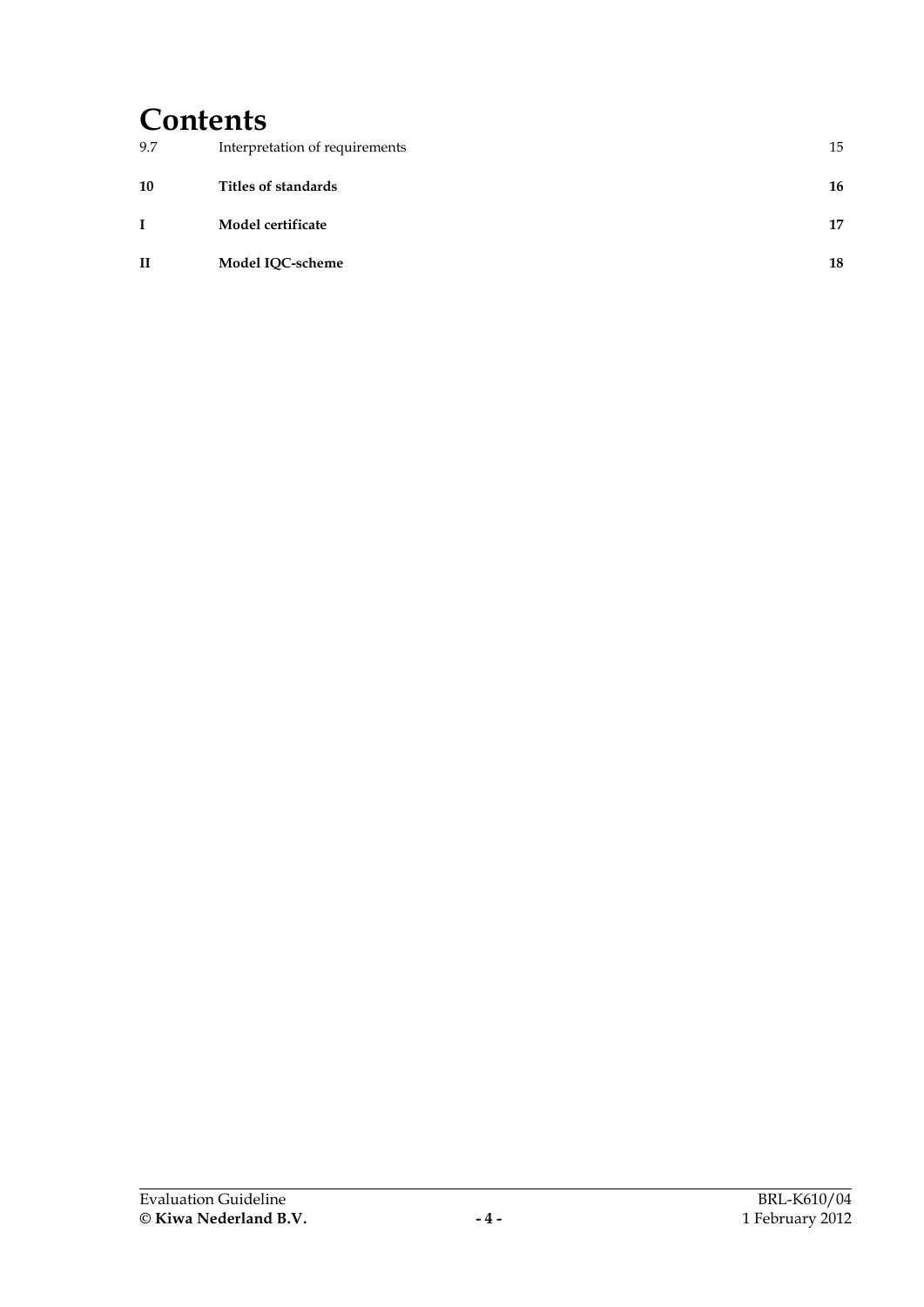# **1 Introduction**

# **1.1 General**

This evaluation guideline includes all relevant requirements which are adhered to by Kiwa as the basis for the issue and maintenance of a certificate for thermostatic mixing valves

This Evaluation Guideline replaces Evaluation Guideline BRL-K610/03 "Sanitary tapware thermostatic mixing valves", dated 16 August 2002.

For the performance of its certification work, Kiwa is bound to the requirements as included in the clause 4.6 "conditions and procedures for granting, maintaining, extending, suspending and withdrawing certification" of EN45011.

### **1.2 Field of application / scope**

Thermostatic mixing valves are intended for application in tap water installations with a static water pressure of maximum 1000 kPa and a maximum water temperature of 90°C.

The thermostatic mixing valves can be distinguished in:

- $\Box$  sanitary thermostatic mixing valves for domestic use;
- $\Box$  safety valves to be used in (health-) care premises.

Sanitary thermostatic mixing valves for domestic use can be divided in the following types:

- bath/shower mixing valve;
- shower mixing valve;
- wash basin mixing valve;<br>• bidet mixing valve:
- bidet mixing valve;
- sink mixing valve;
- centrally located thermostatic mixing units (central thermostatic mixers).

The recommended limits for correct operation of sanitary thermostatic mixing valves are a dynamic pressure between 100 kPa and 500 kPa and a maximum water temperature of 65°C.

Thermostatic safety mixing valves to be used in (health-) care premises use can be divided in the following types:

- wash basin mixing valve;<br>• bidet mixing valve;
- bidet mixing valve;
- shower mixing valve;
- bath mixing valve.

The recommended limits for correct operation of thermostatic safety valves are a dynamic pressure between 20 kPa and 100 kPa, respectively 100 and 500 kPa, and a maximum water temperature of 65°C.

#### **1.3 Acceptance of test reports provided by the supplier**

When by the manufacturer reports from test Institutions or laboratories are produced in order to demonstrate that the product meets the requirements of this evaluation guideline, the institute or laboratory shall meet one of the applicable accreditation norms, being;

- •NEN-EN-ISO/IEC 17025 for laboratories;
- •NEN-EN–ISO/IEC 17020 for inspection bodies;
- •NEN-EN 45011 for certification bodies certifying products;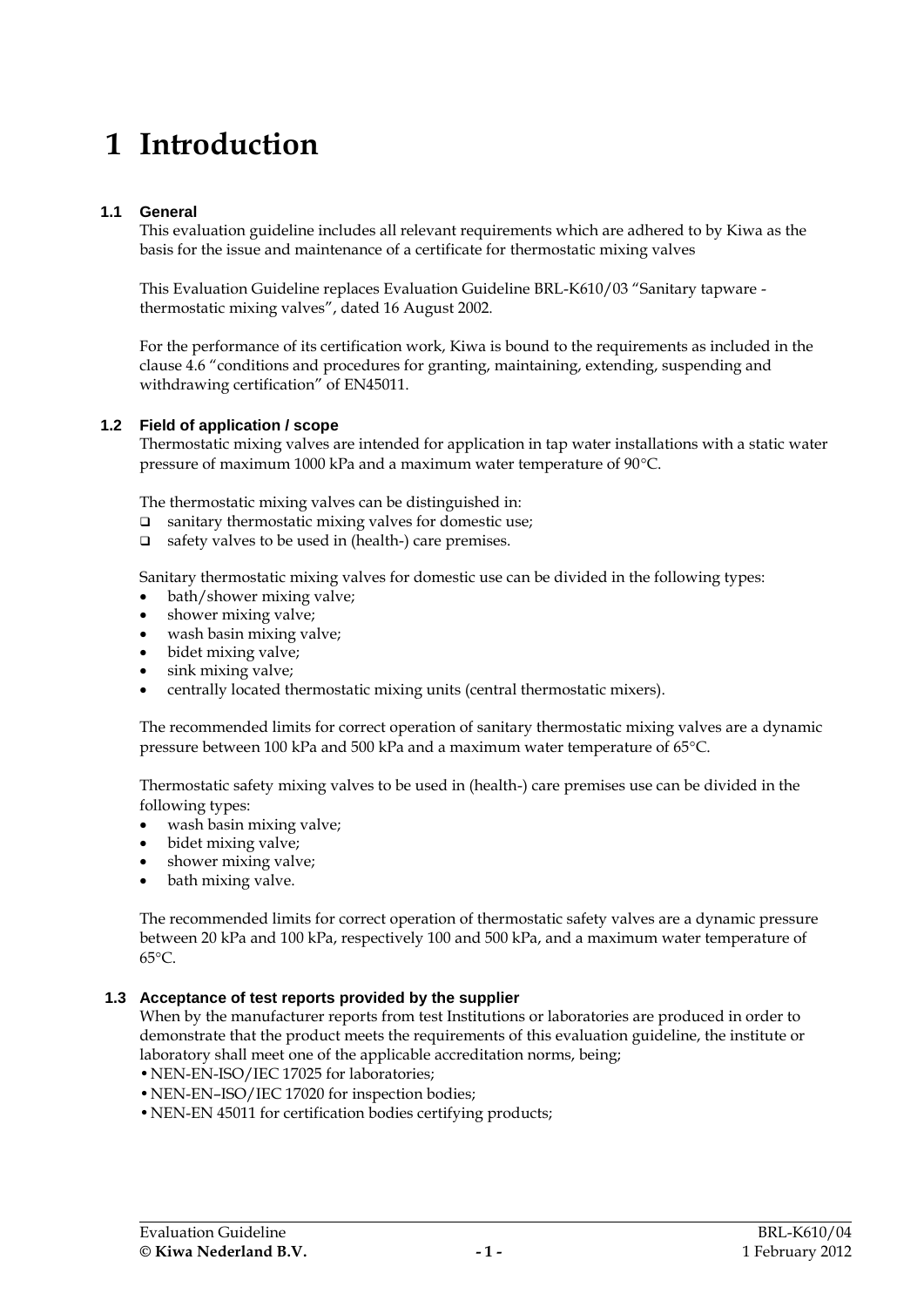This requirement is being considered to be fulfilled when a certificate of accreditation can be shown, either issued by the Board of Accreditation (RvA) or one of the institutions with which the RvA an agreement of mutual acceptance has been concluded.

The accreditation shall refer to the examination as required in this BRL. When no certificate of accreditation can be shown, Kiwa will verify whether the accreditation norm is fulfilled.

#### **1.4 Quality declaration**

The quality declarations to be issued by Kiwa are described as Kiwa product certificate. A model of the certificate to be issued on the basis of this Evaluation Guideline has been included as an Annex.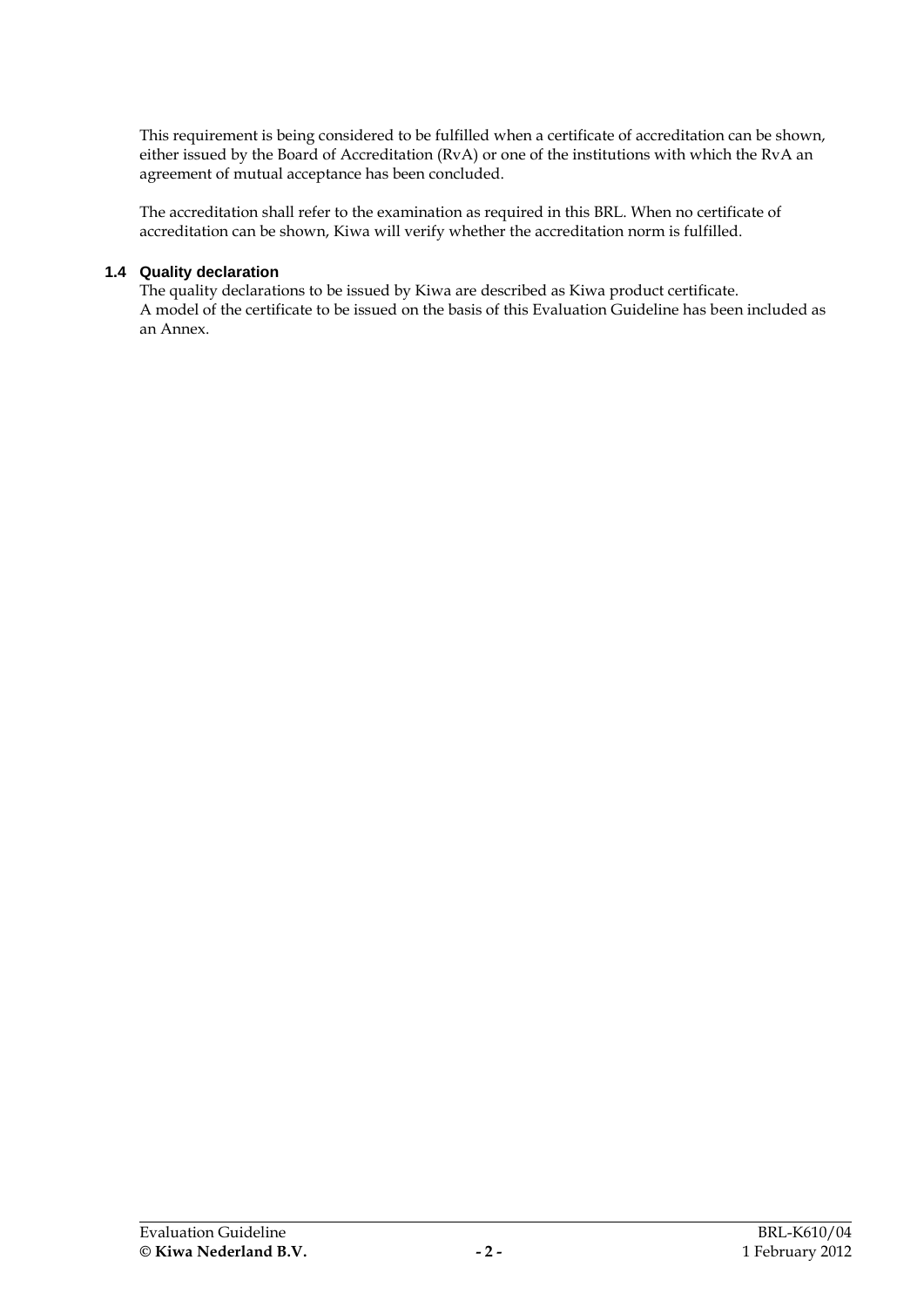# **2 Terms and definitions**

In this evaluation guideline the following terms and definitions are applicable:

**Evaluation Guideline**: the agreements made within the Board of Experts on the subject of certification.

**Board of Experts**: The Board of Experts "CWK".

**Supplier**: the party that is responsible for ensuring that the products meet and continue to meet the requirements on which the certification is based.

**IQC scheme**: a description of the quality inspections carried out by the supplier as part of his quality system.

**Product requirements**: requirements made specific by means of measures or figures, focusing on (identifiable) characteristics of products and containing a limiting value to be achieved, which limiting value can be calculated or measured in an unequivocal manner.

**Pre-certification tests**: tests in order to ascertain that all the requirements recorded in the Evaluation Guideline are met.

**Inspection tests**: tests carried out after the certificate has been granted in order to ascertain whether the certified products continue to meet the requirements recorded in the Evaluation Guideline.

#### **Remark**

The test matrix contains a summary showing what tests Kiwa will carry out in the pre-certification stage and in the event of inspections as well as showing the frequency with which the inspection tests will be carried out.

**Product certificate**: a document, in which Kiwa declares that a product may, on delivery, be deemed to comply with the product specification recorded in the product certificate.

**Tap water** (origin Drinking Water Directive): water intended for drinking, cooking, food preparation or other domestic purposes.

#### **Remark**

- tap water can be drinkingwater or heated drinking water.
- the definition for tap water deflects from that of the Waterleidingwet (Drinking Water Directive).

**Pressure:** the effective pressure  $(P_e)$ . The difference between the absolute pressure  $(P)$  and the surrounding pressure ( $P_{amb}$ ). Expressed as a formula:  $P_e = P - P_{amb}$ 

**Working pressure**: the highest pressure occurring in the drinking water appliance or in the parts of it, under normal circumstances.

**Sanitary thermostatic mixing valve for domestic use**: a valve, with one or more outlets, which mixes hot and cold water and automatically controls the mixed water to a user selected temperature.

**Thermostatic safety mixing valves**: as a sanitary thermostatic mixing valve for domestic use, but with a mixed water temperature not exceeding a pre set maximum temperature.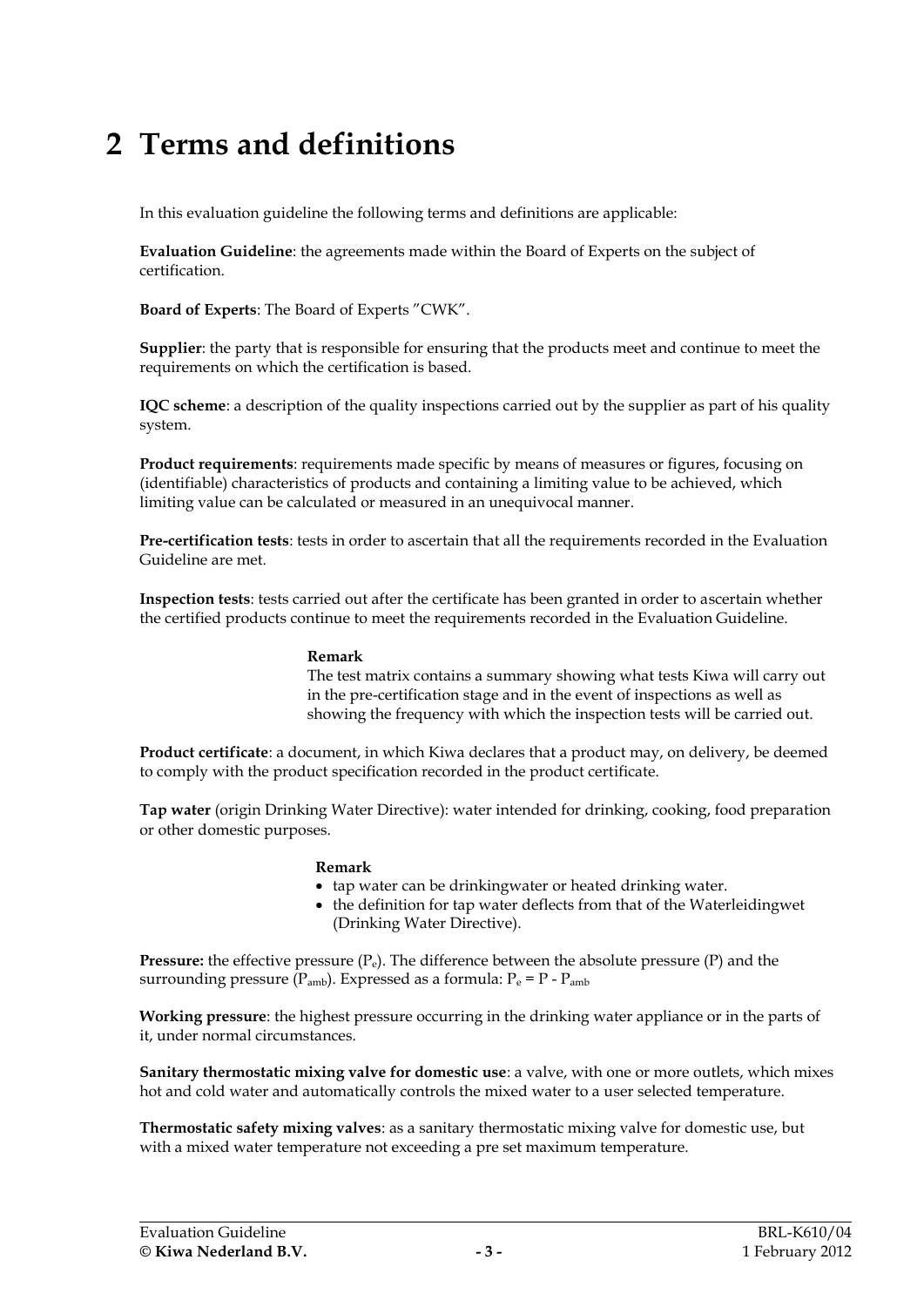# **3 Procedure for granting the quality declaration**

# **3.1 Pre certification tests**

The pre certification-tests to be performed are based on the (product) requirements as included in this evaluation guideline including the test methods and contain, de pending on the nature of the product to be certified:

- type testing to determine whether the products comply with the product and/or functional requirements,
- Production Process Assessment
- Assessment of the quality system and the IQC-scheme,
- Assessment on the presence and functioning of the remaining procedure

### **3.2 Granting the quality declaration**

After finishing the pre-certification tests the results are presented to the person deciding on granting of certificate. This person evaluates the results and decides whether the certificate can be granted or additional data and/or tests are necessary.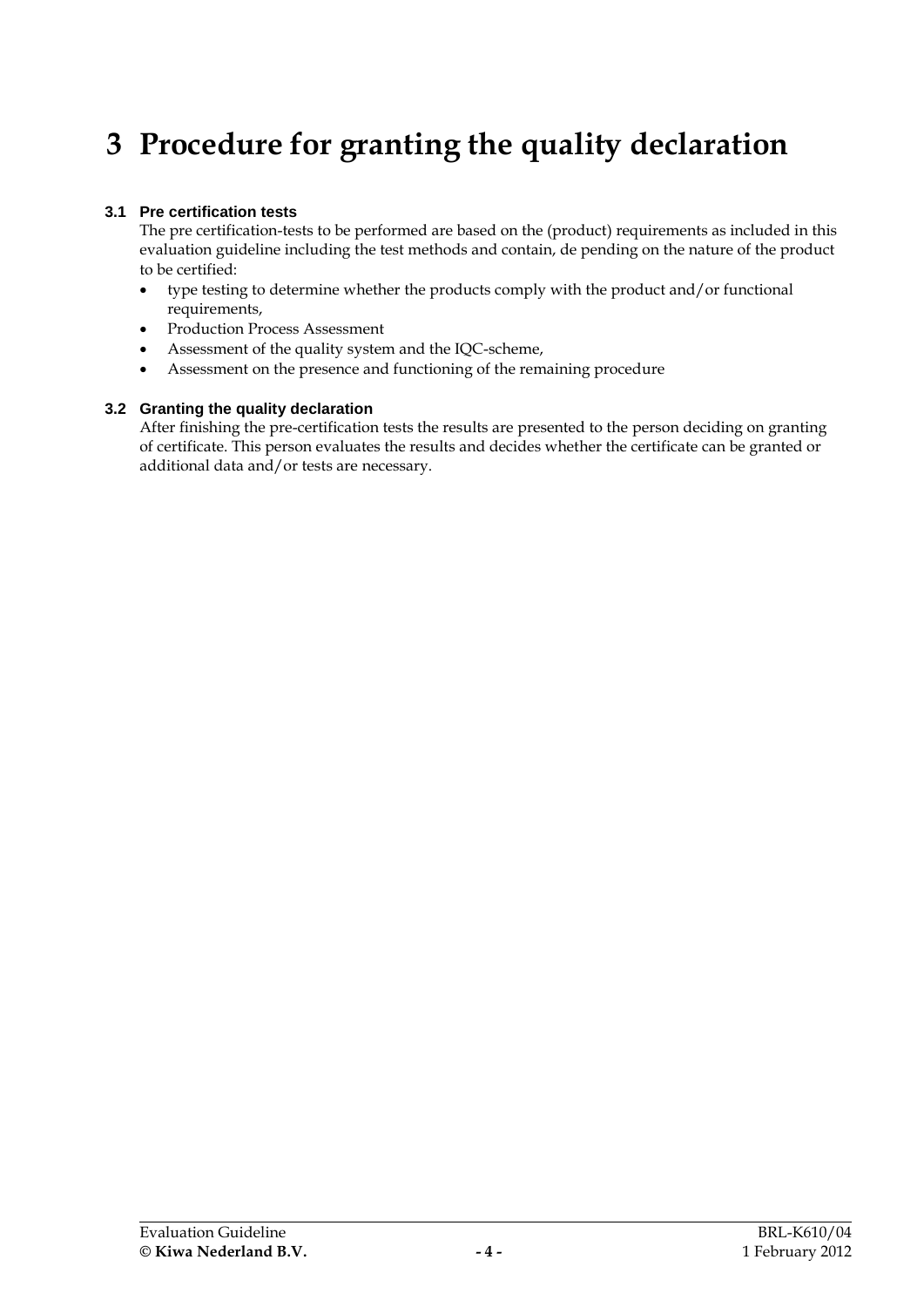# **4 Requirements and test methods**

# **4.1 General**

This chapter contains the requirements the thermostatic mixing valves have to comply with. These requirements will make part of the technical specification of the products, as included in the certificate.

### <span id="page-8-2"></span>**4.2 Sanitary thermostatic mixing valves**

#### *4.2.1 Product requirements and test methods* The requirements the product shall meet and the respective test methods have been laid down in the following standard: **EN 1111 Sanitary tapware - Thermostatic mixing valves (PN 10) - General technical specifications.**

#### *4.2.2 Further specifications material*

In view of what has been mentioned in the introduction of the EN 1111 the following requirements are valid for the materials to be used.

### *4.2.2.1 Requirements to avoid deterioration of the quality of the drinking water*

<span id="page-8-0"></span>Products and materials, which (may) come into contact with drinking water or warm tap water, shall not release substances in quantities which can be harmful to the health of the consumer or negatively affect the quality of the drinking water. Therefore, the products or materials shall meet the toxicological, microbiological and organoleptic requirements as laid down in the valid "Ministerial Regulation materials and chemicals drinking water and warm tap water supply" (published in the Government Gazette). Consequently the procedure for obtaining a recognised quality declaration, as specified in the valid Regulation, has to be concluded with positive results.

Products and materials with a quality declaration\*, e.g. issued by a foreign certification institute, are allowed to be used in the Netherlands, provided that the Minister has declared this quality declaration equivalent to the quality declaration as meant in the Regulation.

#### *4.2.2.2 Chemical and mechanical requirements*

# <span id="page-8-1"></span>a. Rubber

Rubber shall comply with the requirements of BRL-K2013 in respect of the influence on drinking water and the physical and mechanical aspects<sup>1</sup>.

For sealing elements such discs, made of rubber, the BRL-K2013 does not apply. Natural rubber (NR) and isoprene rubber (IR) is not allowed.

b. Zinc-aluminium alloys

Zinc-aluminium alloys are only to be used for controls and are to be coated with an anticorrosive protection layer.

# c. Plastic coatings

The thickness of the layer must be at least  $25 \mu m$ . After a test according to [6.1](#page-13-0) the coating shall meet;

<sup>-</sup> A quality declaration issued by an independent certification institute in another member state of the European Community than the Netherlands or another state party to the agreement to the European Economic Area, is equivalent to a recognised quality declaration, to the extent that, to the judgment of the Minister of the first mentioned quality declaration, is fulfilled the at least equivalent requirements as meant in the Regulation materials and chemicals drinking water- and warm tap water supply.

<sup>&</sup>lt;sup>1</sup> The rubber is considered to comply with the mechanical requirements of BRL-K2013 if the functional examinations as included in this evaluation guideline have been finished with positive results.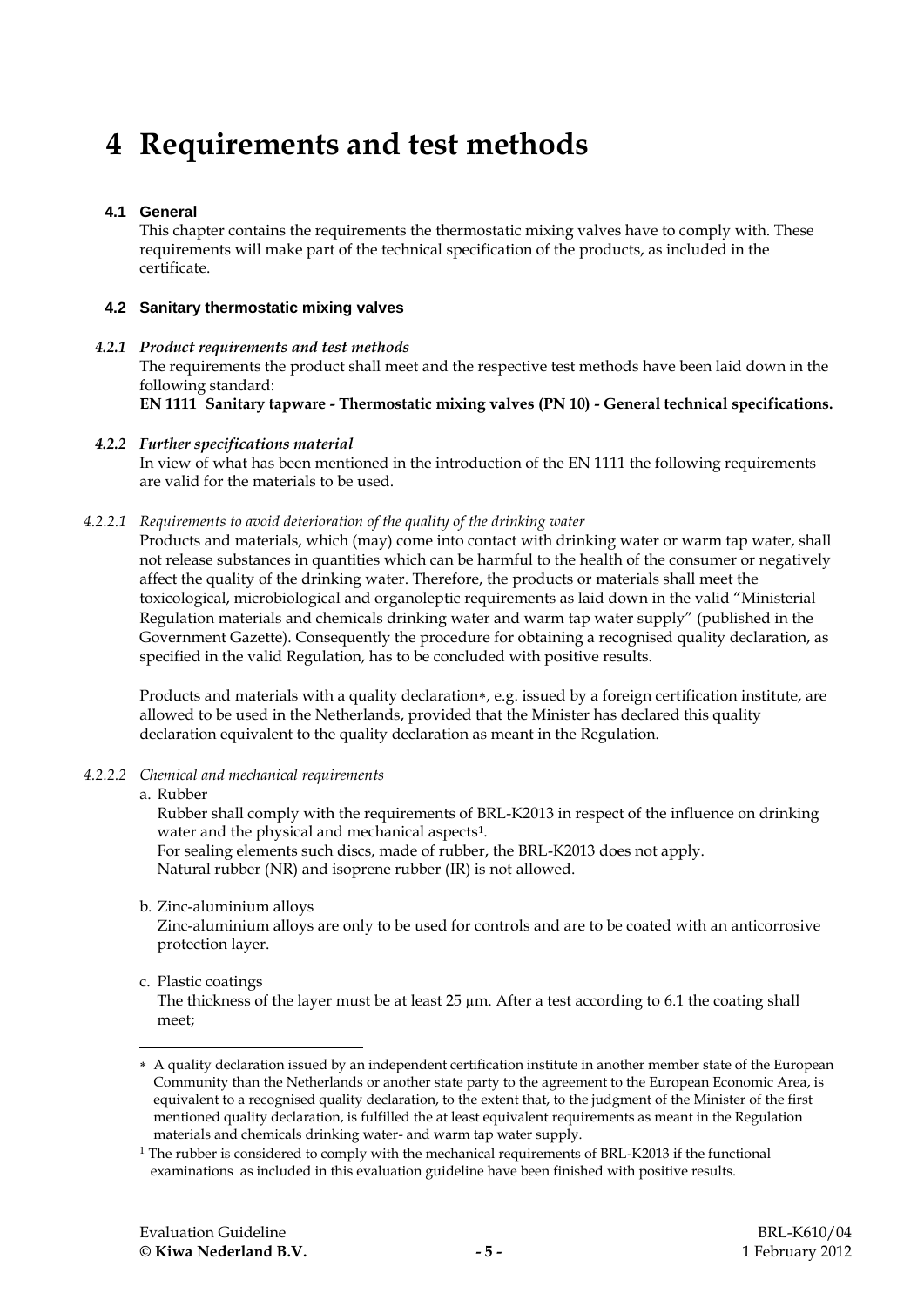- EN 248, article 7.1.1. in relation to the corrosion resistance;
- NEN 5337-6.2 for the adhesion.

# d. Metallic protection layers

Metallic anticorrosive protection layers shall fulfil the requirements of EN 248.

# *4.2.3 Other specifications*

In addition to what has been mentioned in the EN 1111 the following is applicable.

*4.2.3.1 Dimensions (ad EN 1111 - clause 8)*

In addition to the dimensions as indicated in EN 1111, the dimensions for wall hung mixers 120 mm and shower mixers, block model, according **Error! Reference source not found.** and **Error! Reference source not found.** are also allowed.

# *4.2.3.2 Flexible connecting hoses (ad EN 1111 - art. 8.2.1.3)*

Flexible connecting hoses shall comply with Kiwa evaluation guideline BRL-K622 "Flexible connecting hoses", with the exception of the requirements for dimensions and connecting ends.

Threaded connecting ends to the mixer body shall be conform international standards.

- *4.2.3.3 Aerators and flow rate regulators (ad EN 1111 - art. 8.4.1)* Aerators and flow rate regulators shall comply with the Kiwa evaluation guideline BRL-K617 "Aerators".
- *4.2.3.4 Cross flow between hot- and cold water (ad EN 1111 – art. 9.4)* Check valves to be used in order to prevent cross flow shall comply with the requirements in respect to watertightness and endurance as stated in the evaluation guideline BRL-K654.
- <span id="page-9-0"></span>*4.2.3.5 Stability of the mixed water temperature*
	- a. With changing inlet pressure (ad EN 1111 art. 10.8)

Testing the thermostatic mixing valve according to EN 1111 - article 10.8, the inlet pressures shall be changed within a length of time of 0,5 seconds. At the same time the mixed water temperature shall comply with the requirement of having a deviation of the mixed water temperature to the set value of less then 2°C within 1 second.

In addition to EN 1111 - article 10.8 and above mentioned the test shall be repeated with the pressure reduced from 200 kPa to 150 kPa and, after stabilisation, to be restored to 200 kPa.

b. With changing inlet temperature (ad EN 1111 - art. 10.9) Testing the thermostatic mixing valve according to EN 1111 - article 10.9, the changes of the inlet temperature shall take place within a length of time of 0,5 seconds. The mixed water temperature

shall never deviate more then 2 °C to the set value for a period longer then 1 second $^1$ .

# *4.2.3.6 Endurance test operating mechanism (ad EN 1111 - art. 12.1)*

When the durability of the operating mechanism (headpart and handle) is determined in accordance with the EN 200, another 25 000 cycles shall be carried out according to the procedure but with a water temperature of  $65 \pm 2$  °C.

During and after the test the handle and its fastening may not show any fracture or deformation. Also the thermostatic mixing valve shall comply with the requirements for closure and watertightness as embodied in EN 1111, article 9.3, 9.4. and 9.5.

-

 $1$  Due to water already present in the hot water supply of the test apparatus, the period to be measured in which the temperature of the hot water is changing can be longer then 0,5 second.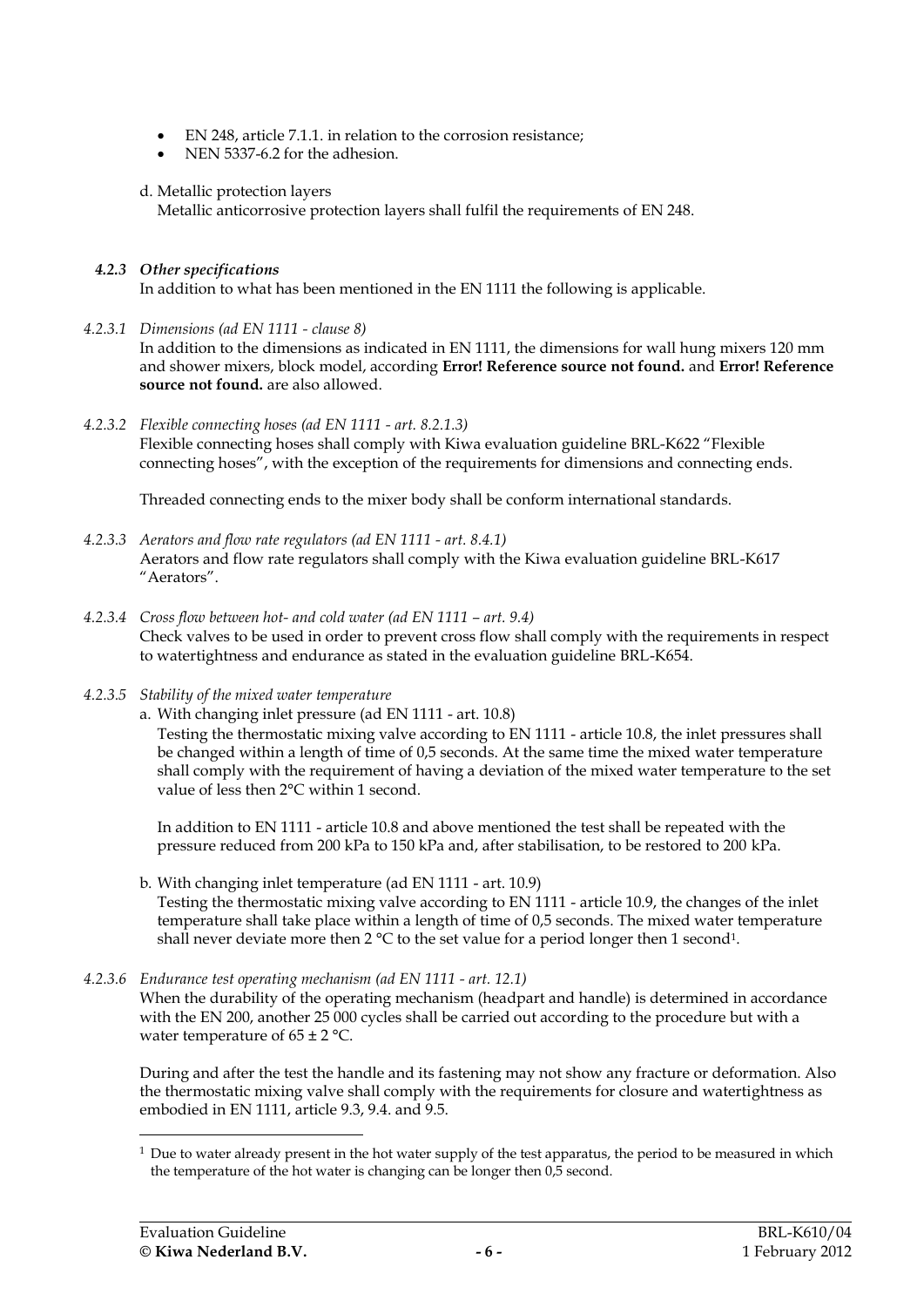### *4.2.3.7 Endurance test temperature control*

In order to verify the endurance of the temperature control of a thermostatic mixing valve a test in accordance with article [6.2](#page-13-1) shall be carried out.

During and after the test the thermostatic mixing valve shall comply with the requirements for closure and watertightness as embodied in EN 1111, article 9.3, 9.4, 9.5 and 10.7, as well as the requirements for the temperature stability as stated in article [4.2.3.5.](#page-9-0)

### *4.2.3.8 Central thermostatic mixers*

### a. Dimensions

The dimensions of central thermostatic mixers are free, with the exception of the connection ends. The connection ends shall be furnished with thread  $G\frac{1}{2}B$  or  $G\frac{3}{4}B$ , according to ISO 228-1.

b. Flow rate

The flow rate to be measured in accordance with EN 1111 article 10.5, shall be at least 0,33 l/s (20 l/min).

c. Temperature limitation

Thermostatic mixing valves shall be capable of delivering water with a temperature higher than 60°C1.

### <span id="page-10-1"></span>**4.3 Thermostatic safety mixing valves**

### *4.3.1 Product requirements and test methods*

The requirements the thermostatic safety mixing valves shall meet and the respective test methods have been laid down in the following standard:

### **National Health Service Model engineering specifications D 08 "Thermostatic mixing valves (Healthcare premises)".**

# *4.3.2 Further specifications material*

<span id="page-10-0"></span>In view of what has been mentioned in the NHS D08, also the following requirements are applicable for the materials to be used.

#### *4.3.2.1 Requirements to avoid deterioration of the quality of the drinking water*

Products and materials, which (may) come into contact with drinking water or warm tap water, shall not release substances in quantities which can be harmful to the health of the consumer or negatively affect the quality of the drinking water. Therefore, the products or materials shall meet the toxicological, microbiological and organoleptic requirements as laid down in the valid "Ministerial Regulation materials and chemicals drinking water and warm tap water supply" (published in the Government Gazette). Consequently the procedure for obtaining a recognised quality declaration, as specified in the valid Regulation, has to be concluded with positive results.

Products and materials with a quality declaration\*, e.g. issued by a foreign certification institute, are allowed to be used in the Netherlands, provided that the Minister has declared this quality declaration equivalent to the quality declaration as meant in the Regulation.

-

<sup>&</sup>lt;sup>1</sup> In practice appeared that it gave thermostatic mixing valves with a limitation of the mixing water temperature. When the maximum water temperature is less then 60°C problems may occur in case of measurements to be taken in relation to the prevention of legionaires disease.

A quality declaration issued by an independent certification institute in another member state of the European Community than the Netherlands or another state party to the agreement to the European Economic Area, is equivalent to a recognised quality declaration, to the extent that, to the judgment of the Minister of the first mentioned quality declaration, is fulfilled the at least equivalent requirements as meant in the Regulation materials and chemicals drinking water- and warm tap water supply.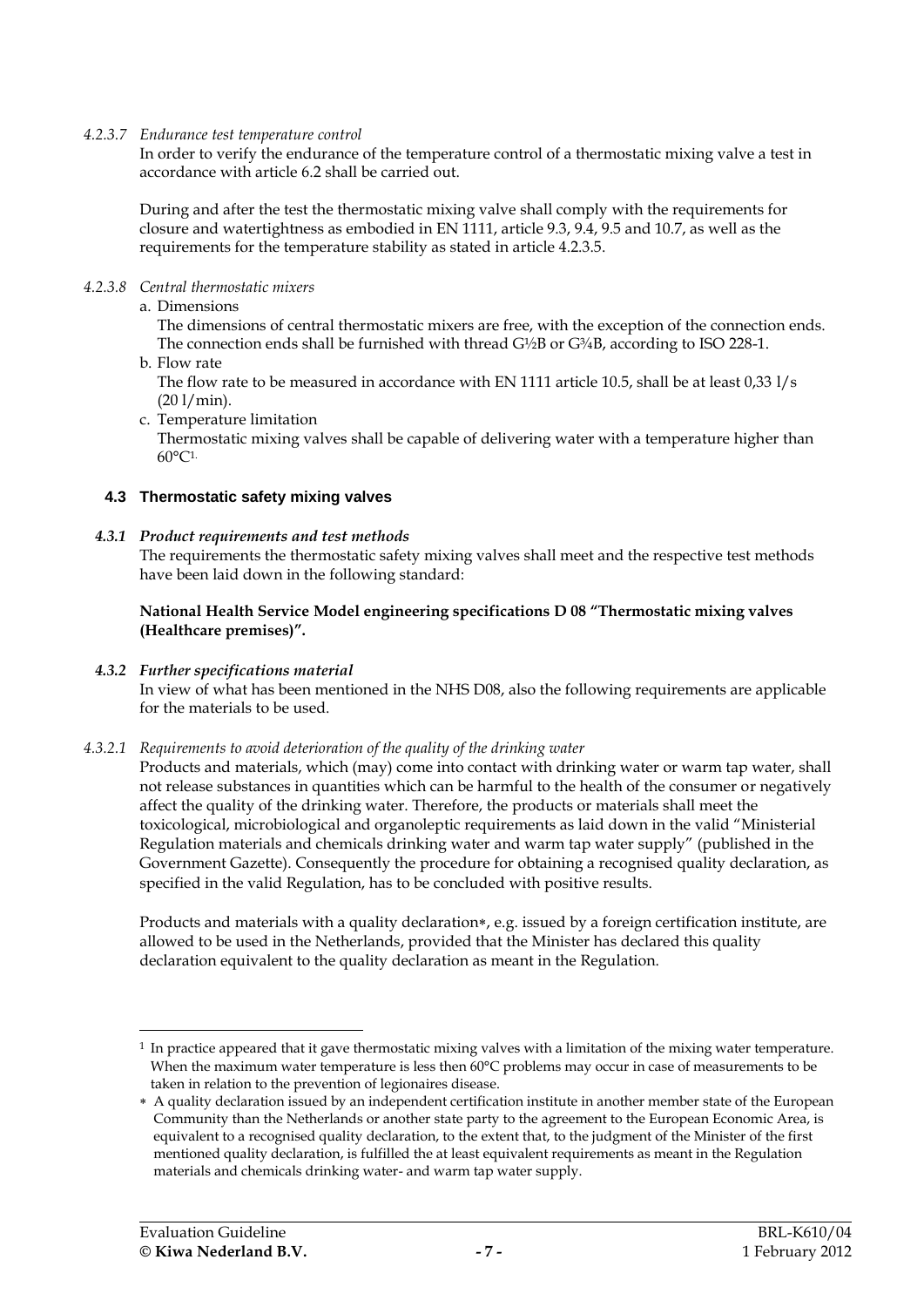# *4.3.3 Further specifications*

# *4.3.3.1 Flexible connecting hoses*

Flexible connecting hoses shall comply with Kiwa evaluation guideline BRL-K622 "Flexible connecting hoses", with the exception of the requirements for dimensions and connecting ends. Threaded connecting ends to the mixer body shall be conform international standards.

- *4.3.3.2 Aerators and flow rate regulators* Aerators and flow rate regulators shall comply with the Kiwa evaluation guideline BRL-K617 "Aerators".
- *4.3.3.3 Cross flow between hot and cold water (ad NHS D08 – art. 5.5)* Non return valves used in order to comply with this requirement shall meet the requirements of the Kiwa evaluation guideline BRL-K654 in respect to watertightness and durability.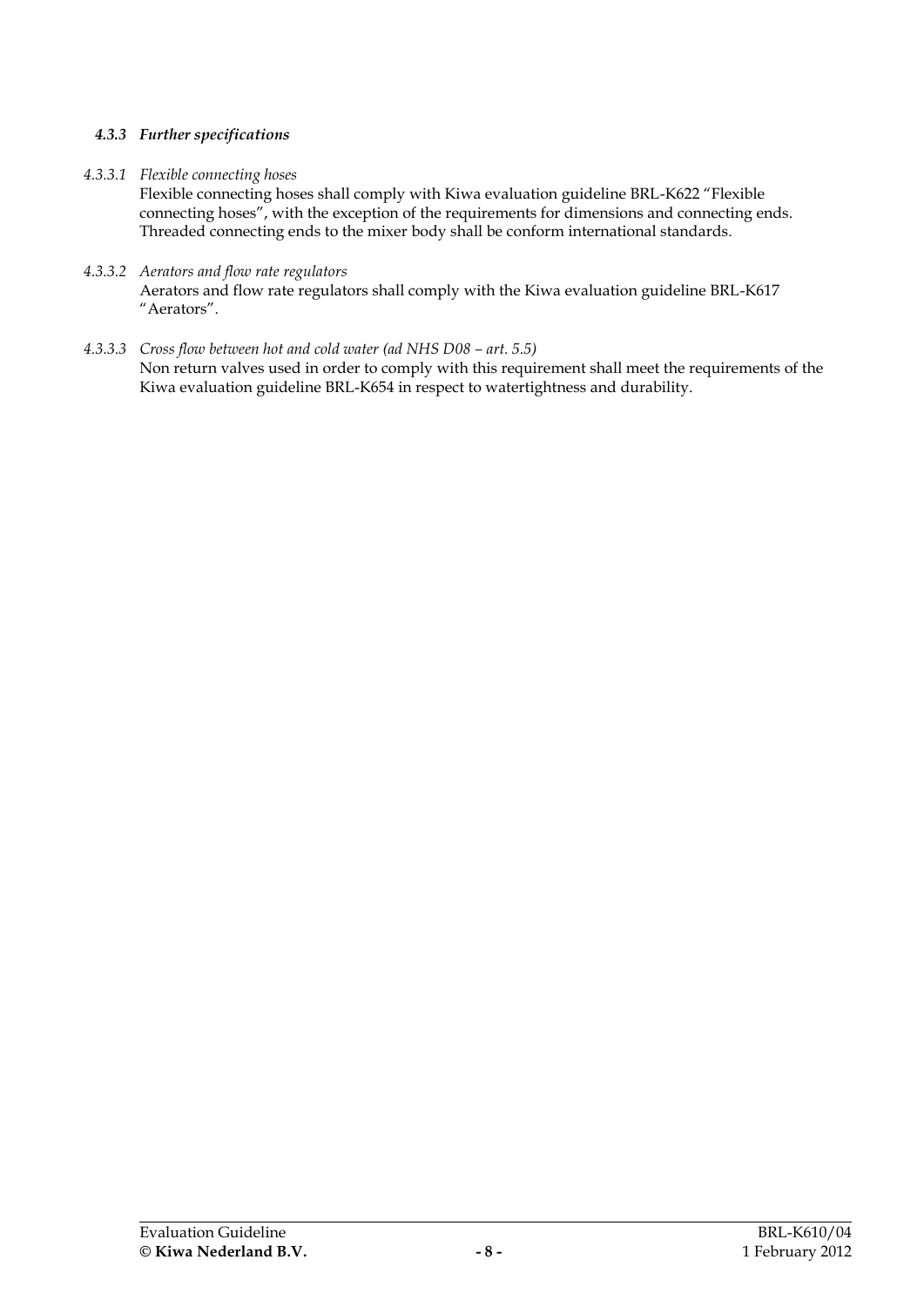# **5 Marking**

# **5.1 General**

The products have to be marked with following indelible marks and indications:

name or logo of the manufacturer,

hydraulic class,

<span id="page-12-0"></span>acoustic group, if applicable

# **5.2 Certification mark**

After concluding a Kiwa certification agreement, the certified products shall be indelible marked with the certification mark **KIWA** .

The packaging may be provided with the following mark



# **5.3 Low water consumption indication and marking**

The following thermostatic mixers may, in relation with this Guideline, be indicated with "Low water consumption";

- a. mixers (with exception of shower- and bath mixers) furnished with a class Z aerator;
- b. mixers provided with an operating mechanism with flow rate limitation that requires a special action to be abolished. The flow rate in the "water saving position" shall, measured according to EN 1111, article 10.5, be between 7.2 l/min (0.12 l/s) and 9 l/min (0.15 l/s)

The indication "Low water consumption" may be applied to the package.

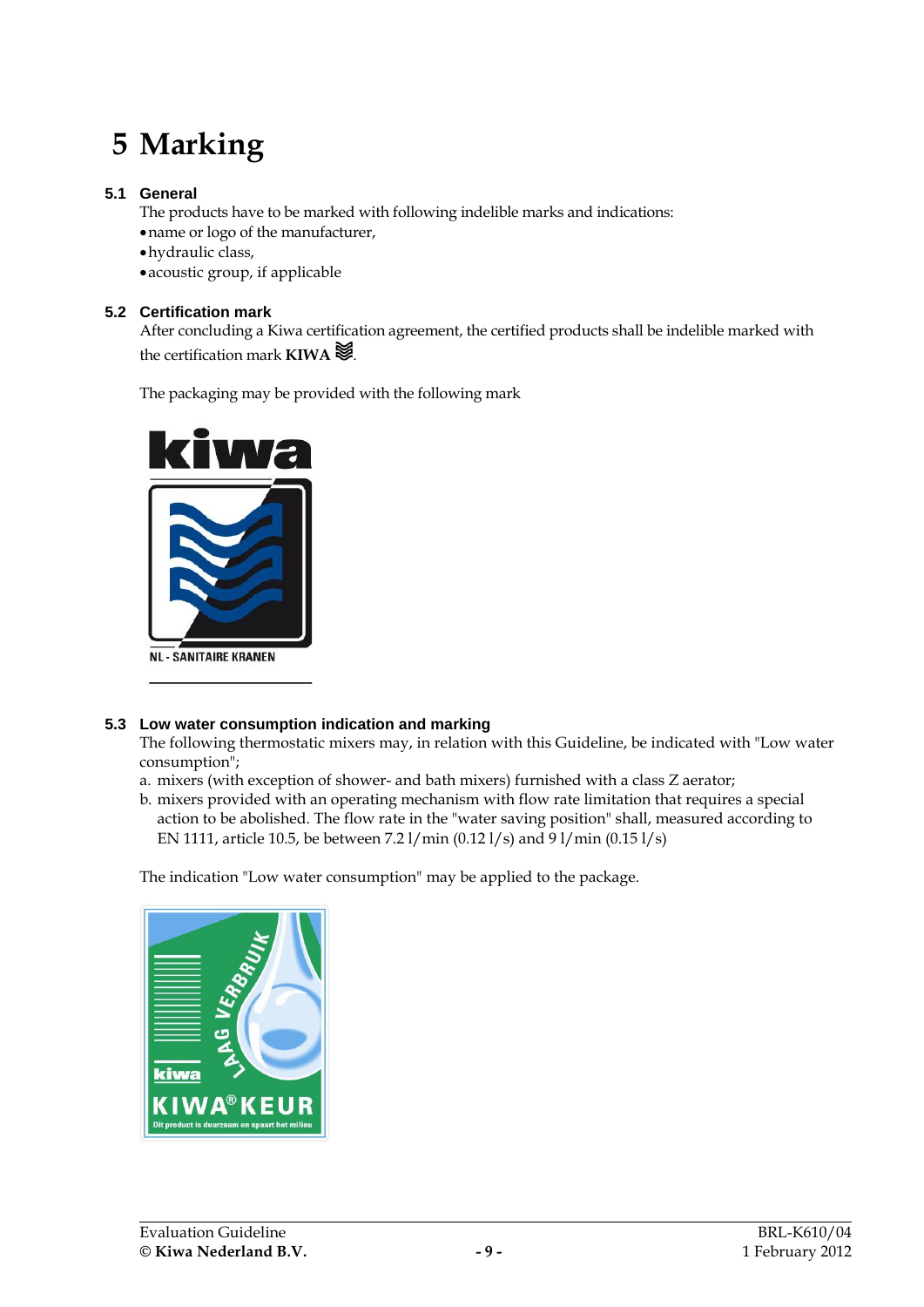# **6 Test methods**

#### <span id="page-13-0"></span>**6.1 Determination of the adherence and the durability of plastic coatings**

#### *6.1.1 Test installation and appliances*

For the determination of the adherence and the durability of the plastic coating, first the test pieces have to be conditioned in a bath of which the water is automatically maintained at the temperature required.

The appliances used for the determination of the adherence are to be according to NEN 5337-4.

#### *6.1.2 Test piece*

At least two mixer bodies or two control elements, but the number of test pieces must be such that the surface to be tested is at least 10 000 mm².

#### *6.1.3 Test requirements*

During the conditioning of the test pieces:

- the water in the bath shall be  $90 \pm 3 \degree C$ ;
- the ambient temperature shall be  $20 \pm 10$  °C.

#### *6.1.4 Procedure*

- a. Put the test pieces in the water bath for 1 hour.
- b. Cool the test pieces down to ambient temperature;
- c. Determine the adherence of one test piece according to NEN 5337-6.2;
- <span id="page-13-1"></span>d. Of the remaining test pieces it is to be deter-mined whether they comply with EN 248.

#### **6.2 Determination durability temperature control**

#### *6.2.1 Test installation*

For the determination of the durability of the temperature control the thermostatic mixing valve shall be connected to an installation in accordance with [Figure 1.](#page-13-2)



#### <span id="page-13-2"></span>**Figure 1**

Explanation of symbols

- $A = stop$  valve cold water
- $B = stop$  valve hot water
- $C =$  controlvalve
- R = temperature control handle
- S = writer
- Tk = temperature cold water
- Tw = temperature hot water
- Tm = temperature mixing water
- pk = cold water pressure
- pw = hot water pressure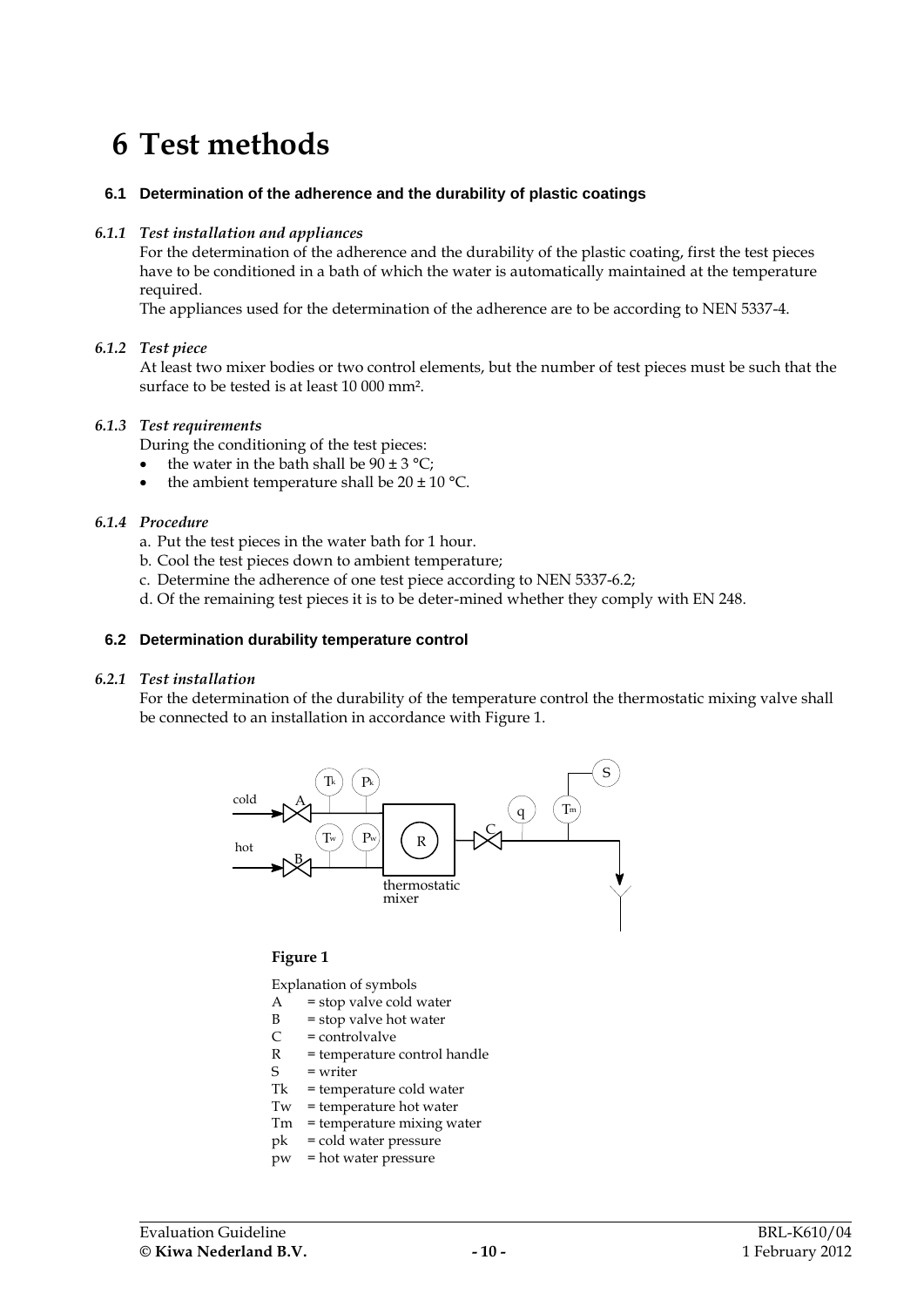#### $q = flow$  rate mixing water

### *6.2.2 Test requirements*

During the examination the temperature of the cold water shall be  $15 \pm 5$  °C and hot water shall have a temperature of 90 ± 3°C.

### *6.2.3 Test piece*

The determination of the durability of the temperature control is carried out with a new thermostatic mixing valve.

# *6.2.4 Procedure*

- a. Install the thermostatic mixing valve in a test installation according to figure 1;
- b. Set the mixing water temperature on 40 °C at a pressure of 100 ± 10 kPa at both the cold and hot water supply and with the operating mechanism fully open;
- c. Increase the pressure at the hot water supply up to 200 kPa and maintain this pressure during the test;
- d. Set on the cold water supply pressures which change every 30 seconds within  $0.5 \pm 1$  second from:
	- 100 kPa to 200 kPa;
	- 200 kPa to 300 kPa;
	- 300 kPa to 200 kPa;
	- 200 kPa to 100 kPa.
- e. Perform the under d. mentioned cycle for 20 000 times. Record after 10 000 cycles the temperature of the mixing water for each cold water pressure.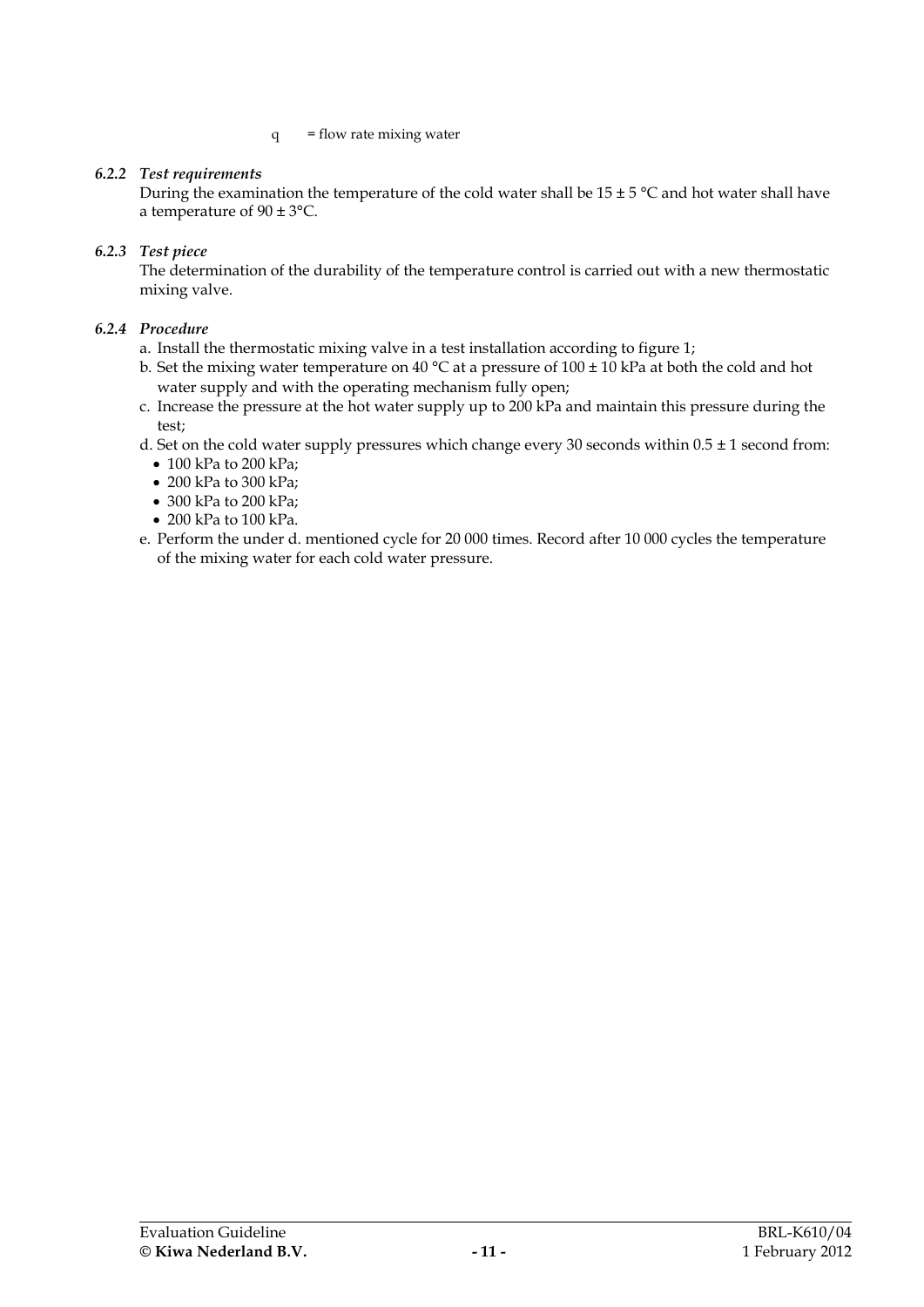# **7 Requirements in respect of the quality system**

This chapter contains the requirements which have to be met by the supplier's quality system.

#### **7.1 Manager of the quality system**

Within the supplier's organizational structure an employee must have been appointed who is in charge of managing the supplier's quality system.

### **7.2 Internal quality control/quality plan**

The supplier shall have an internal quality control scheme (IQC scheme) which is applied by him.

The following must have been demonstrably recorded in this IQC scheme:

- what aspects are checked by the producer;
- according to what methods such inspections are carried out;
- how often these inspections are carried out;
- in what way the inspection results are recorded and kept.

This IQC scheme should at least be an equivalent derivative of the model IQC scheme included in the addendum.

### **7.3 Procedures and working instructions**

The supplier shall be able to submit the following:

- procedures for:
	- o dealing with products showing deviations;
	- o corrective actions to be taken if non-conformities are found;
	- o dealing with complaints about products and/or services delivered;
- the working instructions and inspection forms used.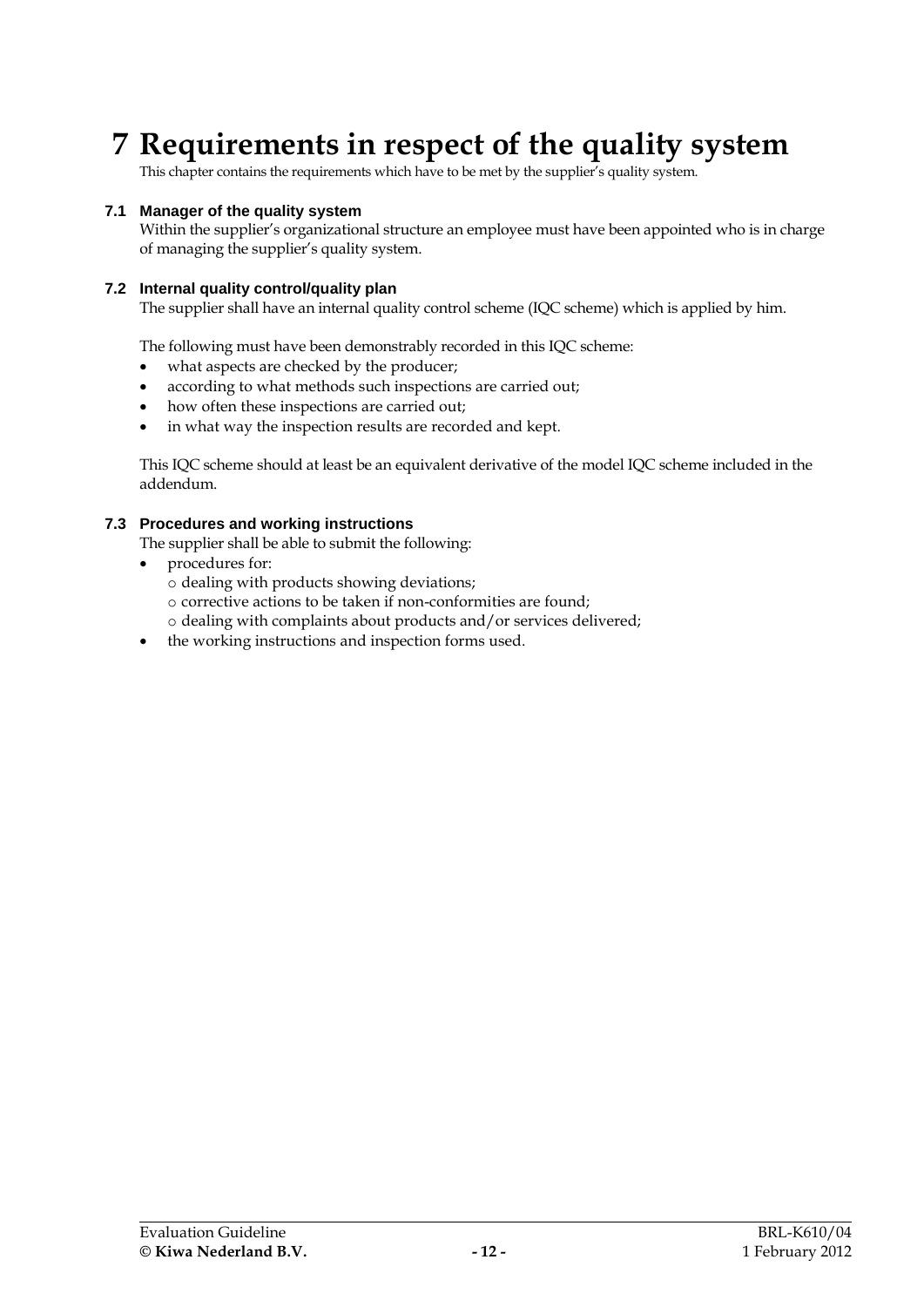# **8 Summary of tests and inspections**

This chapter contains a summary of the following tests and inspections to be carried out in the event of certification:

- Pre-certification tests;
- Inspection test as to toxicological requirements and product requirements;
- Inspection of the quality system.

The frequency with which Kiwa will carry out inspection tests is also stated in the summary.

# **8.1 Test matrix**

| Description of requirement                 | <b>Article</b> | Tests within the scope of                                                                          |                          |                         |
|--------------------------------------------|----------------|----------------------------------------------------------------------------------------------------|--------------------------|-------------------------|
|                                            | <b>BRL</b>     | Pre-<br><b>Supervision by Kiwa after</b><br>certification<br>granting of certificate <sup>1)</sup> |                          |                         |
|                                            |                |                                                                                                    | inspection <sup>2)</sup> | frequency<br>(no./year) |
| <b>Material</b>                            |                |                                                                                                    |                          |                         |
| Requirements to avoid deterioration of the | 4.2.2.1/       | X                                                                                                  | $\chi$                   | 2                       |
| quality of the drinking water              | 4.3.2.1        |                                                                                                    |                          |                         |
| Chemical and mechanical requirements       | 4.2.2.2        | X                                                                                                  | $\chi$                   | $\overline{2}$          |
| <b>Functional requirements</b>             |                |                                                                                                    |                          |                         |
| Sanitary thermostatic mixing valves        | 4.2.1          |                                                                                                    |                          |                         |
| dimensions                                 |                | $\chi$                                                                                             |                          |                         |
| watertightness                             |                | $\chi$                                                                                             | X                        | $\mathcal{P}$           |
| flow rate<br>$\bullet$                     |                | $\chi$                                                                                             | X                        | $1/3$ year              |
| sensitivity                                |                | X                                                                                                  | $\chi$                   | $1/3$ year              |
| safety<br>٠                                |                | X                                                                                                  | $\chi$                   | $1/3$ year              |
| temperature regulation<br>$\bullet$        |                | X                                                                                                  | X                        | $1/3$ year              |
| closure<br>٠                               |                | $\chi$                                                                                             | X                        | 1                       |
| durability<br>٠                            |                | $\chi$                                                                                             |                          |                         |
| resistance against forces                  |                | $\chi$                                                                                             | X                        | $\mathbf{1}$            |
| acoustics                                  |                | $\chi$                                                                                             |                          |                         |
| Thermostatic safety mixing valves          | 4.3            | $\chi$                                                                                             | X                        | $1/3$ year              |
| Certificationmark                          | 5.2            | $\chi$                                                                                             | X                        | $\overline{2}$          |

**1)** In case of significant changes of the product or production process, compliance of the product to the performance requirements shall be determined

**2)** Inspections as indicated are to be conducted by the inspector or by the manufacturer, whether or not in presence of the inspector.

# **8.2 Inspection of the quality system**

The quality system will be checked by Kiwa on the basis of the IQC scheme. The inspection contains at least those aspects mentioned in the Kiwa Regulations for Product certification.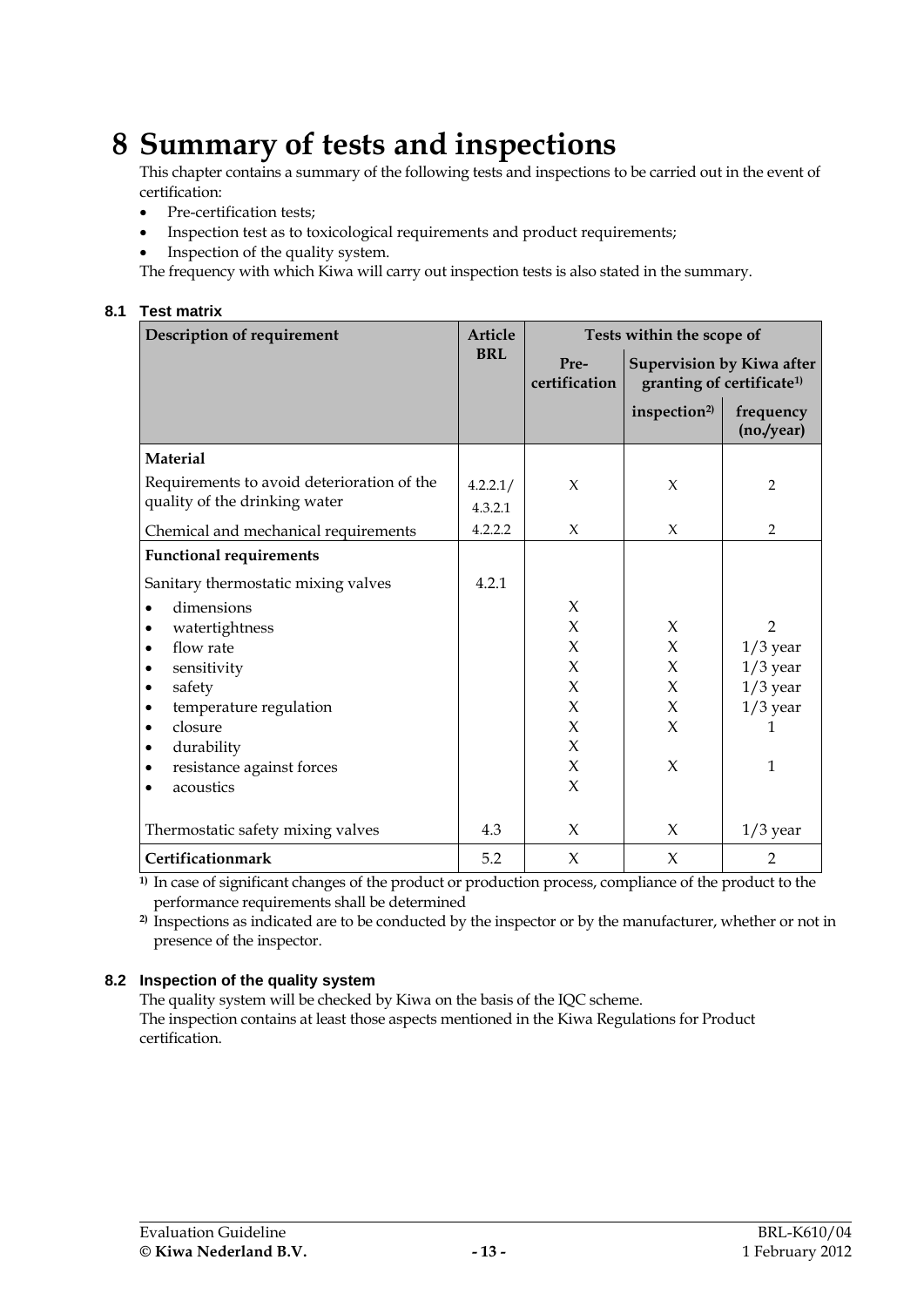# **9 Agreements on the implementation of certification**

# **9.1 General**

Beside the requirements included in these evaluation guidelines, also the general rules for certification as included in the Kiwa Regulations for Product Certification apply.

These rules are in particular

- The general rules for conducting the pre-certification tests, to be distinguished in: o the way suppliers are to be informed about an application is being handled,
	- o how the test are conducted,
	- o the decision to be taken as a result of the pre certification tests.
- The general directions for conducting inspections and the aspects to be audited,
- The measurements to be taken by Kiwa in case of Non Conformities,
- Measurements taken by Kiwa in case of improper Use of Certificates, Certification Marks, Pictograms and Logos,
- Terms for termination of the certificate,
- The possibility to lodge an appeal against decisions of measurements taken by Kiwa.

# **9.2 Certification staff**

The staff involved in the certification may be sub-divided into:

- certification experts: they are in charge of carrying out the pre-certification tests and assessing the inspectors' reports;
- inspectors: they are in charge of carrying out external inspections at the supplier's works;
- decision-makers: they are in charge of taking decisions in connection with the pre-certification tests carried out, continuing the certification in connection with the inspections carried out and taking decisions on the need to take corrective actions.

#### *9.2.1 Qualification requirements*

The following qualification requirements have been set by the Board of Experts for the subject matter of this Evaluation Guideline:

| <b>EN45011</b>              | <b>Certification Expert</b>                                                                                                                            | Inspector                                                                                                                              | <b>Decision maker</b>                                                                                                      |
|-----------------------------|--------------------------------------------------------------------------------------------------------------------------------------------------------|----------------------------------------------------------------------------------------------------------------------------------------|----------------------------------------------------------------------------------------------------------------------------|
| <b>Education - general</b>  | • Technical higher-level<br>professional education<br>• Internal training<br>certification and Kiwa<br>policy<br>• Training auditing                   | • Intermediate-level<br>professional education<br>• Internal training<br>certification and Kiwa<br>policy<br>• Training auditing       | • Higher level<br>professional education<br>• Internal training<br>certification and Kiwa<br>policy<br>• Training auditing |
| <b>Education - specific</b> | • for BRL relevant<br>technical education<br>• specific studies and<br>training (know-how<br>and skills)                                               | • for BRL relevant<br>technical education<br>• specific studies and<br>training (know-how<br>and skills)                               | • not applicable unless<br>specific requirements<br>have been specified by<br>the BoE                                      |
| Experience - general        | • 1 year of relevant<br>work experience with<br>at least 4 pre<br>certification tests of<br>which one carried out<br>independent under<br>supervision. | • 1 year of relevant<br>work experience with<br>at least 4 inspections<br>of which one carried<br>out independent<br>under supervision | • 4 year of relevant<br>work experience with<br>at least 1 year in<br>certification                                        |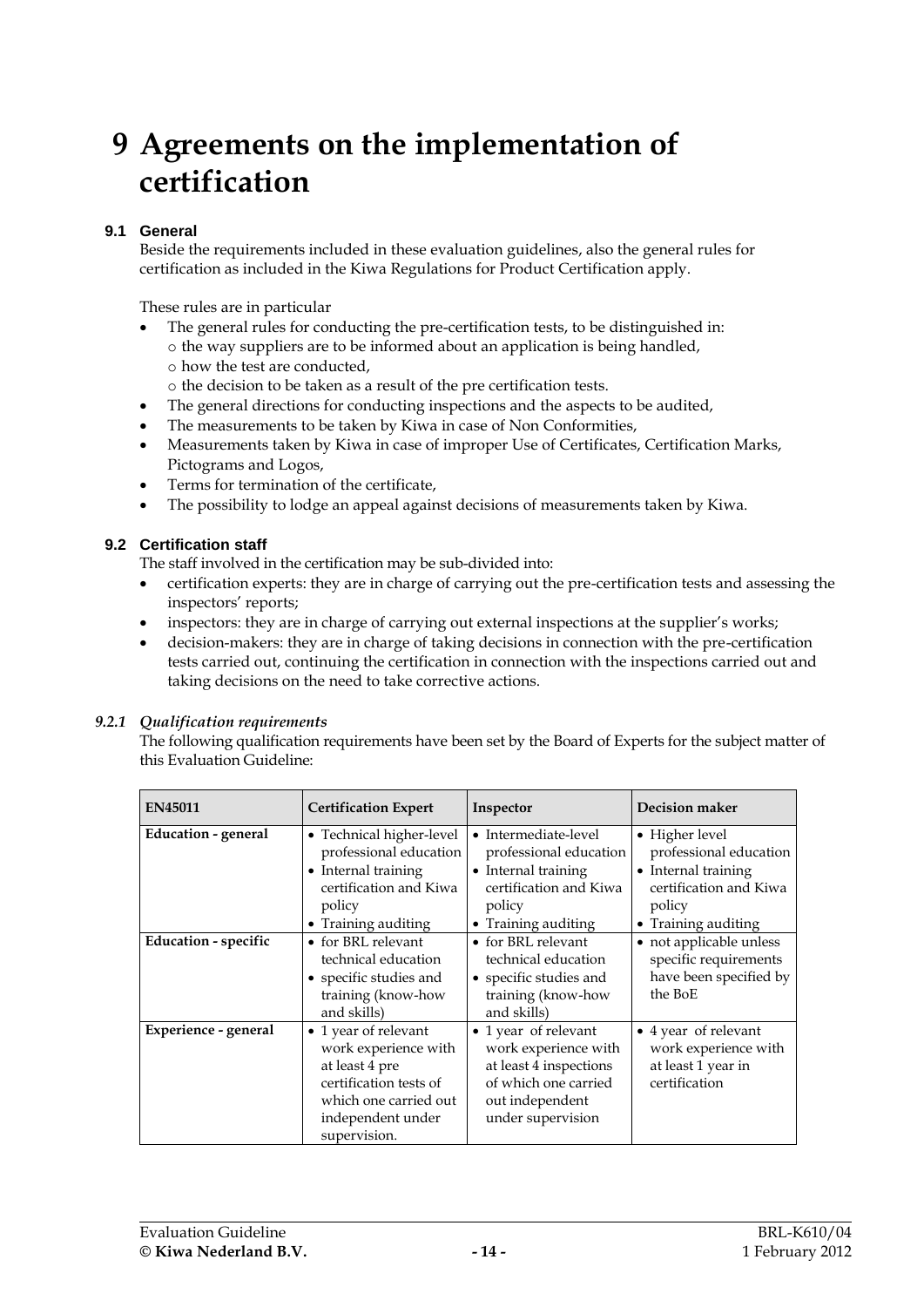| <b>EN45011</b>        | <b>Certification Expert</b>                                                                                                  | Inspector                                                                                                         | Decision maker                  |
|-----------------------|------------------------------------------------------------------------------------------------------------------------------|-------------------------------------------------------------------------------------------------------------------|---------------------------------|
| Experience - specific | • Detailed knowledge<br>of the BRL and 4<br>certification tests<br>carried out on the<br>basis of the BRL or<br>one related. | • Detailed knowledge<br>of the BRL and 4<br>inspections carried<br>out on the basis of the<br>BRL or one related. | general knowledge of<br>the BRL |

The level of education and the experience of the certification staff involved should be demonstrably recorded.

### *9.2.2 Qualification*

The qualification of the Certification staff shall be demonstrated by means of assessing the education and experience to the requirements mentioned before. In case staff is to be qualified on the basis of deflecting criteria, written records shall be kept.

The authority to qualify staff is dedicated to:

- decision makers: qualification of certification experts and inspectors,
- Management of Kiwa: qualification of decision makers.

### **9.3 Report Pre certification tests**

Kiwa records the results of the pre certification tests in a report. This report shall comply with the following requirements:

- completeness: the reports verdicts about all requirements included in the evaluation guideline,
- traceability: the findings on which the verdicts have been based shall be recorded traceable,
- basis for decision: the decision maker shall be able to base his decision on the findings included in the report.

#### **9.4 Decision for granting the certificate**

The decision for granting the certificate shall be made by a qualified decision maker which has not been involved in the pre certification tests. The decision shall be recorded traceable.

#### **9.5 Lay out of quality declaration**

The product certificate shall be conform the model included as an annex

#### **9.6 Nature and frequency of external inspections**

The certification body shall carry out Audits at the supplier at regular intervals to check whether the supplier complies with his obligations. About the frequency of inspections the Board of Experts decides. At the time this Evaluation Guideline took effect, the frequency was set at number of 2 inspection visits per year.

Inspections shall at least refer to:

- The suppliers IQC-scheme and the results obtained from inspections carried out by the supplier,
- The correct way of marking of certified products
- Complying with required procedures.

The results of each inspection shall be traceable recorded in a report.

#### **9.7 Interpretation of requirements**

The Board of Experts may record the interpretation of requirements of these evaluation guidelines in one separate interpretation document.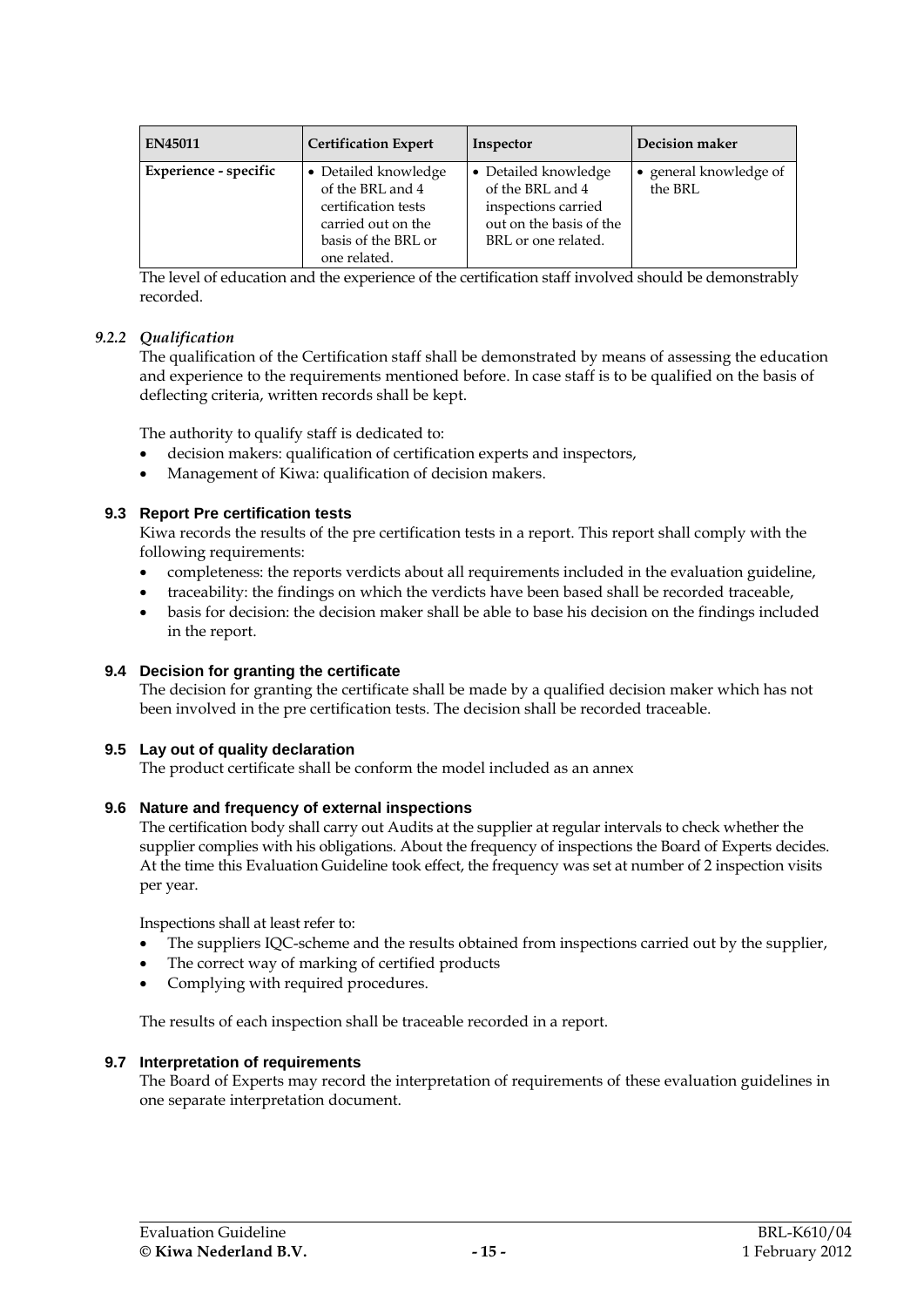# **10 Titles of standards**

| Number          | Title                                                                                             |
|-----------------|---------------------------------------------------------------------------------------------------|
| <b>BRI-K617</b> | Aerators                                                                                          |
| <b>BRL-K622</b> | Flexible connecting hoses                                                                         |
| <b>DIN 7737</b> | Schichtpressstof – Erzeugnisse; Vulkanfiber; Typen                                                |
| <b>EN 248</b>   | Sanitary tapware. General technical specifications for<br>electrodeposited nickel chrome coatings |
| <b>EN 1111</b>  | Sanitary tapware – Thermostatic mixing valves (PN 10) -<br>General technical specifications       |
| NHS D08         | Thermostatic mixing valves (Healthcare premises)                                                  |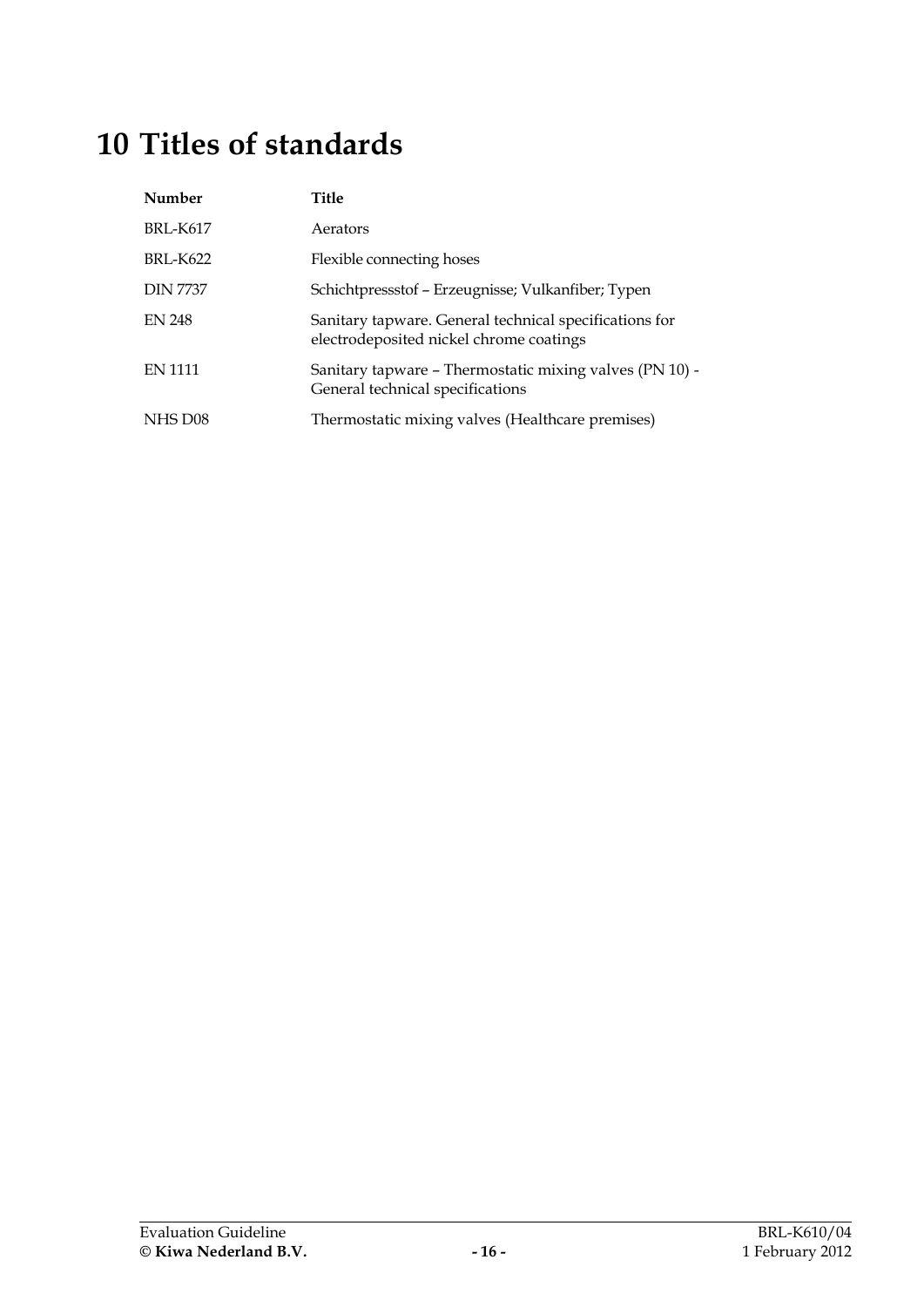# **I Model certificate**